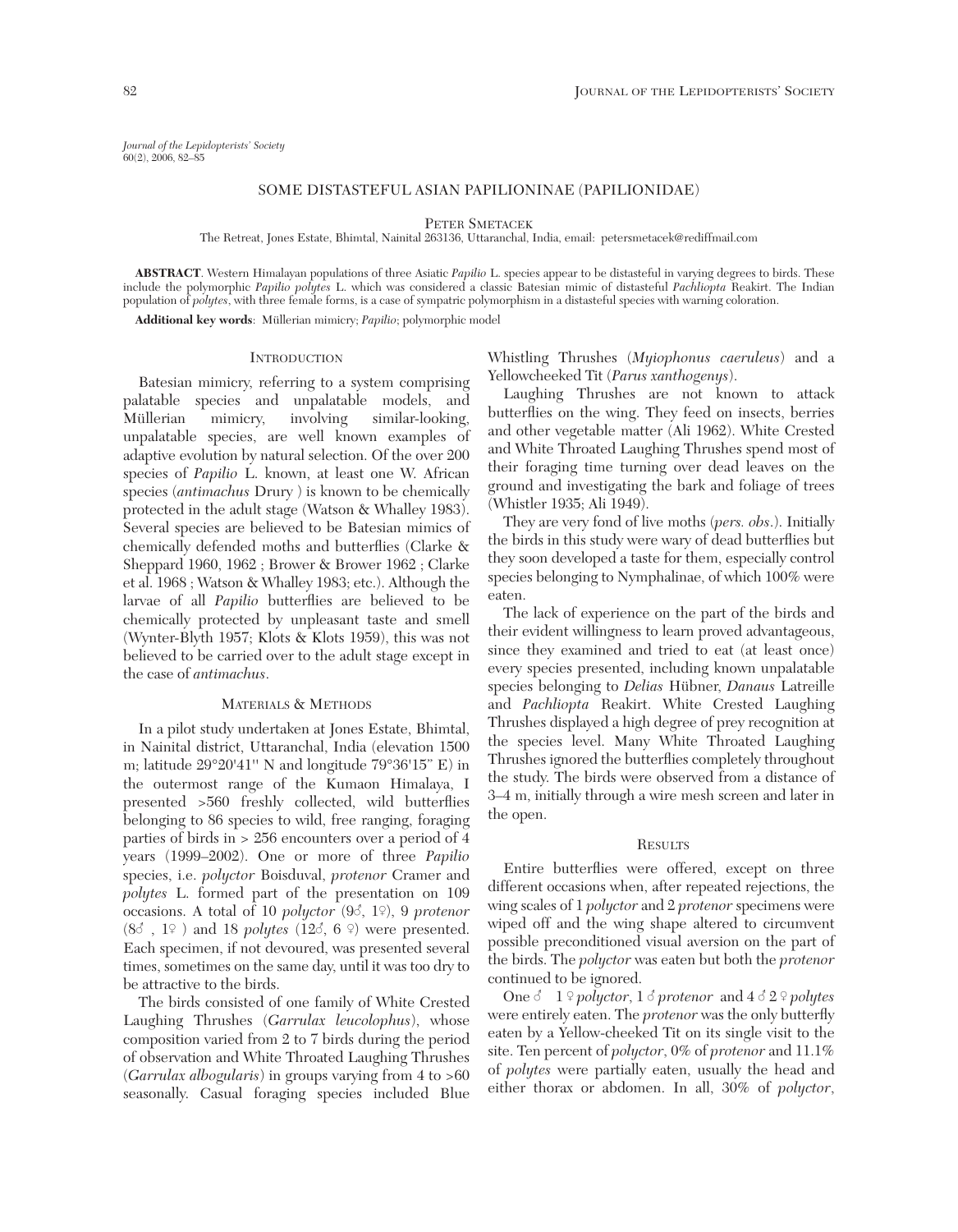11.1% of *protenor* and 44.4 % of *polytes* were entirely eaten, compared with 77% to 100% (mean 95%) for control species (*Colias fieldii* Ménetriés 77%; *Graphium sarpedon* Felder 90%; *Vanessa indica* Herbst 100%; *Kaniska canace* Linné 100%; *Symbrenthia lilaea* Hewitson 100% ; *Precis iphita* Cramer 100% ; *Junonia lemonias* Linné 100 % ; *Lethe rohria* Fabricius 90%; *Melanitis leda* Linné 100 % ; *Deudoryx epijarbas* Moore 95%) presented along with the *Papilio* species.

On one occasion, a White Crested Laughing Thrush that ate the abdomen and hindwings of a  $\delta$  *polytes* and nothing else exhibited signs of distress immediately afterwards, opening its beak repeatedly as if to call but not emitting any sound. Such behavior was never observed in connection with the controls.

## **DISCUSSION**

*P. polyctor* is not known to be mimetic, while *protenor* females have been proposed as Batesian mimics of the *Atrophaneura varuna* White group (Batwings) and three of the four female forms of the polymorphic *polytes* are considered classic Batesian mimics of *Pachliopta* (Evans 1932; Wynter-Blyth 1957; Clarke & Sheppard 1972; Larsen 1987). Peile (1937), quoting from T.R.D. Bell's series "Common Butterflies of the Plains of India" published in the *Journal of the Bombay Natural History Society*, stated that "the (*Pachliopta*) group is protected by very unpleasant smell and taste. Birds will not eat them nor will lizards willingly or readily. *P. polytes*, of a different group, is without these qualities …". However, he did not qualify this statement further.

The male of *polytes* and one female form, *cyrus*, which occurs throughout the insect's range, are nonmimetic. The second female form, *romulus*, resembles

*Pachliopta hector* L. and both are restricted to India and Sri Lanka. The nomino-typical form primarily resembles *Pachliopta aristolochiae* Fabricius and the two exhibit similar variation in wing pattern throughout their range from the Himalayas to Sri Lanka, Japan and Sulawesi. In addition, the typical from also resembles *Pachliopta polyphontes* Boisduval and *Pachliopta polydorus* L. in part of S.E. Asia. The form *theseus* of *polytes* resembles the black form of *aristolochiae* and both occur in parts of the Philippines and parts of Indonesia, while *Pachliopta atropos* Staudinger is a possible additional co-model on Palawan (Clarke & Sheppard 1972). In the present study, although three female forms of *polytes* occur in the area, only the *cyrus* form and males were used to preclude possible preconditioned visual aversion to the mimetic forms on the part of the birds. The possibility of significant differences in palatability between the female forms is unlikely, since all the forms in a given area (three in India and Sri Lanka) are obtainable from a single batch of eggs (Fryer 1913; Clarke & Sheppard 1972).

The above data strongly suggest that these three *Papilio* species are distasteful and that *polytes* is a Müllerian co-model rather a Batesian mimic of *Pachliopta*, at least in parts of its range. *P. polyctor* and *polytes* appear to be moderately distasteful while *protenor* is quite distasteful to birds at the study site (Table 1).

In the larval stage, these three species feed on members of the citrus family (Rutaceae). *P. polyctor* and *protenor* feed on *Xanthoxylum armatum* DC, while *polytes* feeds on a variety of rutaceous plants and has been bred on *Murraya königii* Spreng. and cultivated *Citrus* L. in the study area. Troidine swallowtails are known to sequester aristolochic acids from their

TABLE 1. Pooled responses of White Crested and White Throated Laughing Thrushes to freshly collected, wild, dead butterflies. Butterflies that were manipulated for +5 seconds by one or more birds and then rejected are recorded in column 6. The response score (column 7) was calculated from scores recorded for individual presentations: 0 = ignored, flung aside, pecked briefly or repeatedly but not eaten (this information was recorded in words); 1= the butterfly was partially eaten, usually the head and either thorax or abdomen (specimens preserved in my collection) and 2 = the entire body, but not necessarily the wings, was eaten. Specimens were collected at the study site in Jones Estate and at Ranibagh (altitude 600 m), 20 km. south by road from Jones Estate, mainly in March–April and October–November.

| <b>Species</b> | $\mathbf{2}$<br><b>Specimens</b> | 3<br># of<br>Presented encounters | 4<br># entirely eaten |      | $\overline{5}$<br># partially eaten |                | 6<br># of times rejected |                                                | 7<br><b>Response Score</b> |                |      |
|----------------|----------------------------------|-----------------------------------|-----------------------|------|-------------------------------------|----------------|--------------------------|------------------------------------------------|----------------------------|----------------|------|
|                |                                  |                                   | <b>Specimens</b>      | $\%$ | <b>Specimens</b>                    | $\%$           |                          | $%$ of<br>Specimens encounters possible Actual | Max                        |                | $\%$ |
| Control        | 123                              | 133                               | 117                   | 95.1 | 3                                   | 2.4            | 3                        | 2.2                                            | 246                        | 238            | 95.9 |
| polyctor       | 10                               | 33                                | $\overline{2}$        | 20   | $\mathfrak{2}$                      | 20             | $\overline{4}$           | 12                                             | 20                         | 6              | 30   |
| protenor       | 9                                | 32                                |                       | 11   | $\theta$                            | $\overline{0}$ | 4                        | 12.5                                           | 18                         | $\overline{2}$ | 11.1 |
| polytes        | 18                               | 49                                | 6                     | 33   | 4                                   | 22             |                          | 14                                             | 36                         | 16             | 44.4 |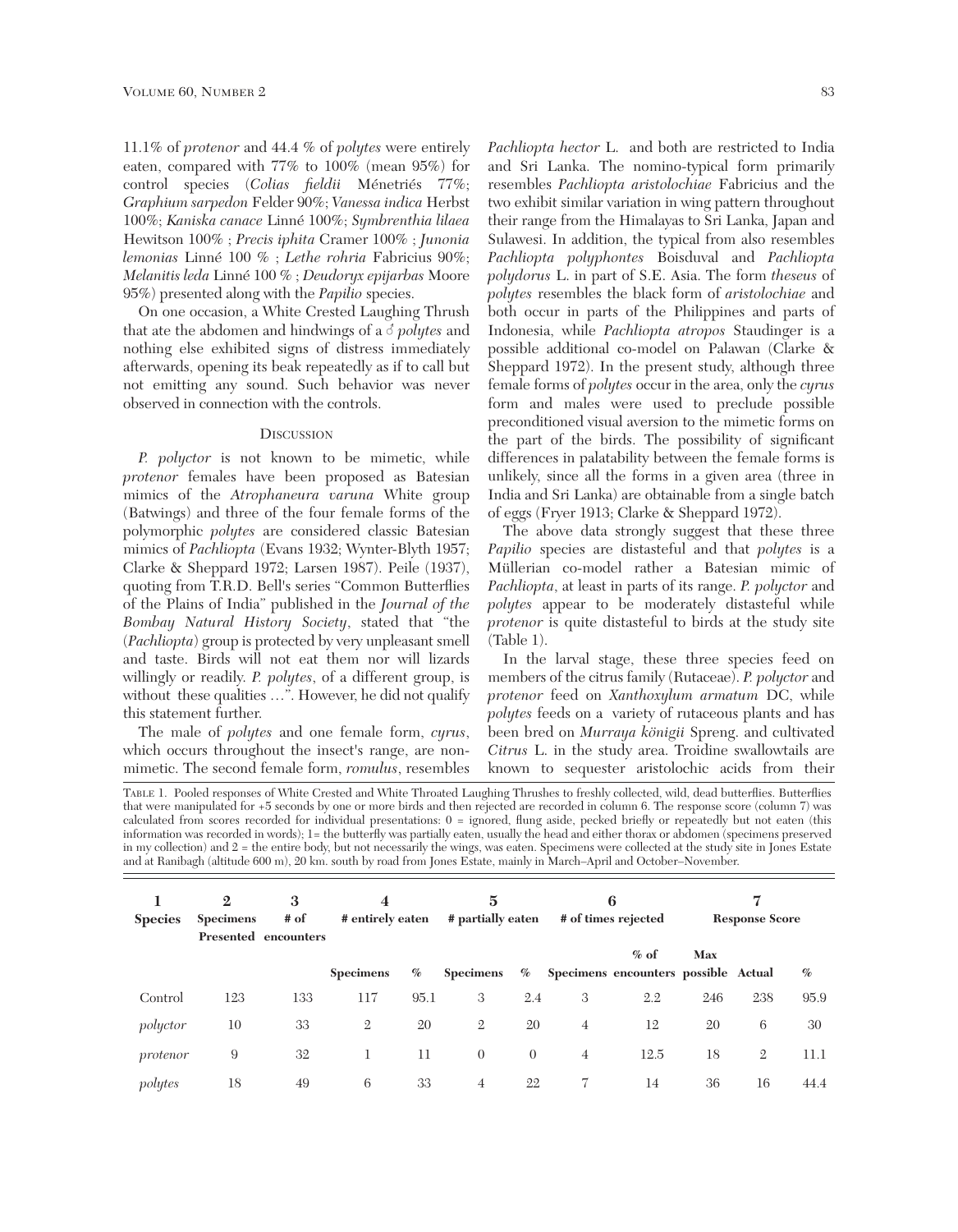

FIGURE 1. Palatability index for the percentage of butterflies entirely or partially eaten by wild birds, based on response score described in Table 1. Butterflies were presented randomly.

hostplants (Brown *et al*. 1991) and it is possible that some *Papilio* butterflies, such as the species considered in this paper, have retained the ability to sequester aromatic or distasteful compounds from their larval hostplants. Although some *Papilio* species are known to be palatable to birds, such as the N. American *glaucus* L. and *palamades* Drury, which have been used as controls (95% eaten) in another study (Ritland & Brower 1991), both species do not feed on Rutaceae but on Rosaceae, Oleaceae, Salicaceae, Betulaceae, Lauraceae and Magnoliaceae (Scriber *et al.* 1975 ; Watson & Whalley 1983; Daccordi *et al* . 1988). In the present study, *Graphium* Scopoli species that feed on Lauraceae were found to be attractively palatable to the birds (unpublished) and one was used as a control.

In this study, the spring and summer broods of *polyctor*, the spring brood of *protenor* and spring and autumn broods of *polytes* were used. The results do not suggest any noticeable difference in distastfulness between the broods.

The present study was carried out using wild, freeranging birds which are not habitual predators on butterflies but generalized insectivores. The study involved the random presentation of wild butterflies. The birds could be observed only while they were at the study site. Since they usually departed soon after eating, possible distress behavior or even regurgitation could not always be observed. Rigorous measurements of manipulation time, number of times pecked and other minutiae were not always possible in the melée caused by a large number of birds feeding on a small patch of ground. The birds at times arrived and devoured everything in sight and at other times ignored everything, including controls, having evidently found sufficient food elsewhere.

Although extrapolation of the results obtained from the small number of *Papilio* specimens offered in this study must be done with caution, there is little doubt that at least some populations of the three *Papilio* species are distasteful in varying degrees to some birds.

The present findings prompt a re-interpretation of the relationship between *polytes* and *Pachliopta* . The classic Batesian interpretation of *polytes*-*Pachliopta* mimicry predicted that only *polytes* benefits at the expense of *Pachliopta*, which it "parasitises", and predators, which it deceives into shunning palatable prey. The new Müllerian interpretation suggests that the shared aposematic signals of the co-models (*polytes* and *Pachliopta* spp.) result in enhanced predator learning and the benefits of this accrue to all the butterfly species involved. The relationship between the butterflies is one of asymmetrical Müllerian mimicry, since *polytes* appears to be only moderately distasteful while the *Pachliopta* genus is certainly more distasteful, with aristolochic acids in the body tissue.

The distastefulness of *polytes* also explains the persistence of the non-mimetic female form *cyrus* over the entire range of the species. Although *cyrus* comprises only 5% of the total female population in parts of southern India where *aristolochiae*, *hector* and the corresponding female forms of *polytes* are very common (Larsen 1987), it predominates in the western Himalayan foothills where *hector* is absent and *aristolochiae* scarce or absent (Peile 1937; Wynter-Blyth 1957) but where *polytes* is as common as in other parts of its range. Indeed, the presence or absence of its comodels hardly affects the abundance of *polytes* over its range, as in the Himalayan foothills of Himachal Pradesh, India, where it is not uncommon despite the fact that none of its co-models occur (DeRhe-Philippe 1931).

Polymorphism in distasteful species with warning coloration is an unusual phenomenon (Joron & Mallet 1998 ; Kapan 2001), since genetic analysis of Müllerian mimicry indicated that selection is for monomorphism rather than polymorphism (Turner & Crane 1962; Sheppard 1963; Emsley 1964). In other known polymorphic Müllerian co-models, such as *Heliconius cydno* Doubleday & Hewitson and *Heliconius erato* L., different forms of the same species are rarely sympatric (Joron & Mallet 1998). In the very likely event that all populations of *polytes* are as distasteful as the western Himalayan one, the case of *polytes* in southern India is unusual, since the two mimetic forms of the female which occur there are roughly equally abundant (Peile 1937), eg. *hector*-like form 50.4% and *aristolochiae*-like form 45.7% at a single location (Larsen 1987).

It has been proposed (Kapan 2001) that geographical